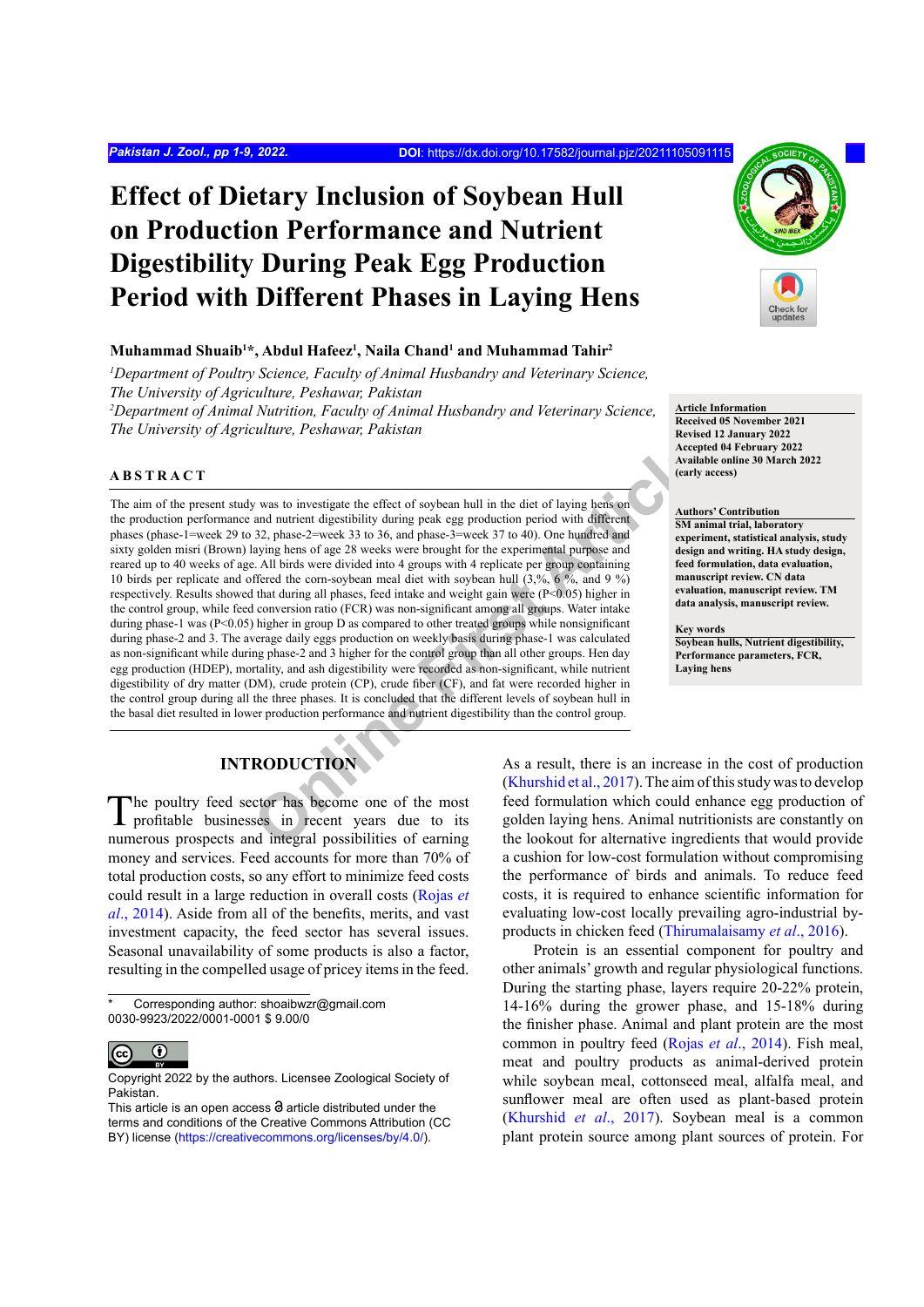soybean meal approximately 8% of the seed coat or hull, 90% of the cotyledons, and 2% of the hypocotyl axis or germ are used [\(Ravindran, 2013](#page-7-2)). Soybean hulls are one of the ingredients that may be found in large quantities and at very inexpensive prices on the market. Soybean hulls are shells of soybeans that fall off during processing as a byproduct of the production of oil from soybean seeds. Soybean hulls are a valuable feed for cattle and other livestock, including poultry birds, and are accessible for on-farm feeding.

From the effect of dietary inclusion<br> **OF THE University of Article**<br> **OP** As a result, soybean hulls are<br> **OP** As a result, soybean hulls are<br>
e physical entities. Soybean hulls,<br>
Soybean Huls are the south of the social Due to the efficiency of the de-hulling process ([Rojas](#page-7-0) *et al*[., 2014\)](#page-7-0), the chemical composition of soybean hull vary, and thus the soybean hulls may contain varying amounts of celluloses (29-51%), hemicelluloses (10- 25%), proteins (11-15 %), lignin (1-4 %), and pectins (4-8 %) [\(Mielenz](#page-7-3) *et al*., 2009). As a result, soybean hulls are primarily lignocellulose physical entities. Soybean hulls, in contrast to many other lignocellulose materials such as switchgrass or hardwood, degrade quickly (Mielenz *et al*., [2009;](#page-7-3) Yoo *et al*[., 2011](#page-8-1)). Soybean hulls are not typically used in chicken diets due to their high fiber content; however, positive incorporation of soybean hulls in poultry rations has been documented (Newkirk, 2010). Till now, the use of soybean hulls in layer diet has not been thoroughly investigated particularly during the peak production phase in laying hens. So the present study was designed with the objective to determine the effect of dietary inclusion of soybean hull on production performance and nutrient digestibility during peak egg production period with different phases in the golden misri (brown) laying hens.

### **MATERIALS AND METHODS**

#### *Availability of experimental diets*

The poultry farm of The University of Agriculture Peshawar was used for the experimental trial. Four types of experimental feed were prepared by Sadiq Brother Company Rawalpindi. Control group (A) contained corn-soybean meal (basal diet), while group B, C and D contained 3%, 6%, and 9% soybean hull+basal diet respectively ([Table I\)](#page-1-0).

#### *Experimental birds*

A total of 160 golden misri (brown) laying hens, aged 28 weeks, were purchased from local market. All birds were raised together under the same environmental and managemental condition at 23.8°C, and enough light (17 h each day). A vaccination program was established for the flock. Birds were divided into 4 groups (A, B, C, D) each of 40 birds and fed on feed formulation comprising of cornsoybean meal (basal diet) and soybean hull (3%, 6% and 9% for groups B, C, D, respectively). The control group (A) was fed on corn-soybean meal. The experimental diet was fed to the birds and data was collected in three phases (1, 2 and 3, where phase-1 was ranging from 29 to 32 weeks, phase-2 from 33 to 36 weeks and phase-3 ranged from 37 to 40 weeks of age).

<span id="page-1-0"></span>**Table I. Experimental diet compostion.**

| Nutrient $(\% )$        | Control |        | 3% SH 6% SH | 9% SH  |
|-------------------------|---------|--------|-------------|--------|
| Corn $12 M$             | 53.120  | 52.120 | 51.120      | 49.960 |
| Canola meal 34          | 4.000   | 4.000  | 4.000       | 5.000  |
| Soybean meal 44         | 24.340  | 24.340 | 22.340      | 20.340 |
| Guar meal               | 1.00    | 00     | 00          | 00     |
| Soy hull                | 00      | 3.000  | 6.000       | 9.000  |
| PBM Hi fat              | 2.000   | 1.020  | 1.020       | 00     |
| Poultry oil/ fat        | 2.790   | 2.790  | 2.790       | 2.970  |
| Salt                    | 0.320   | 0.320  | 0.320       | 0.320  |
| Sodium bicarbonate/Soda | 0.100   | 0.100  | 0.100       | 0.100  |
| Limestone/chips         | 11.190  | 11.190 | 11.190      | 11.190 |
| <b>DCP</b>              | 0.770   | 0.770  | 0.770       | 0.770  |
| DLM                     | 0.080   | 0.080  | 0.080       | 0.080  |
| Choline chloride 70     | 0.100   | 0.100  | 0.100       | 0.100  |
| Vitamin premix broiler  | 0.070   | 0.070  | 0.070       | 0.070  |
| Mineral premix          | 0.060   | 0.060  | 0.060       | 0.060  |
| Phytase                 | 0.010   | 0.010  | 0.010       | 0.010  |
| Enramycin               | 0.020   | 0.020  | 0.020       | 0.020  |
| Ethoxyquin/antioxidant  | 0.010   | 0.010  | 0.010       | 0.010  |
| <b>NSPs</b>             | 0.020   | 00     | 00          | 00     |

To provide one kg of diet: Retinyl acetaste, 4400 IU; DL-α-tocopheryl acetate, 12 IU; Cholecalciferol, 118µg; Thiamine, 2.5mg; Menadione sodium bisulphite, 2.40 mg; Niacin, 30mg; vit.B<sub>2</sub>, 4.8 mg; D-pantothenic acid, 10 mg; vit. B<sub>6</sub>, 5 mg; vit. B<sub>7</sub>, 130 µg; Cyanocobalamine, 19 µg; vit. B9 , 2.5 mg; Mn, 85 mg; Zinc, 75 mg; Fe, 80 mg; Iodin, 1 mg; Selenium, 130 µg; Copper, 6 mg.

#### *Performance parameters*

On daily basis, egg production, water intake and feed intake was recorded. Hen day egg production (HDEP) was

```
calculated as follows:<br>HDEP = \frac{\text{Total number of Eggs produced during the Period}}{\text{Total number of Hen – days in the same period}}\times 100
```
The feed conversion ratio (FCR) was calculated on weekly basis by dividing total feed intake by a dozen eggs. The body weight gain (BW) was calculated by subtracting the initial weight from the end weight of the body every week. The experiment's mortality rate was tracked daily, along with the reason for death determined after a postmortem examination.

#### *Nutrient digestibility*

For ileal nutrient digestibility determination, Celite (Sigma Aldrich) was added at 1 % as an indigestible marker to the basal diet. At the end of the experiment, three birds per pen were randomly selected and slaughtered. The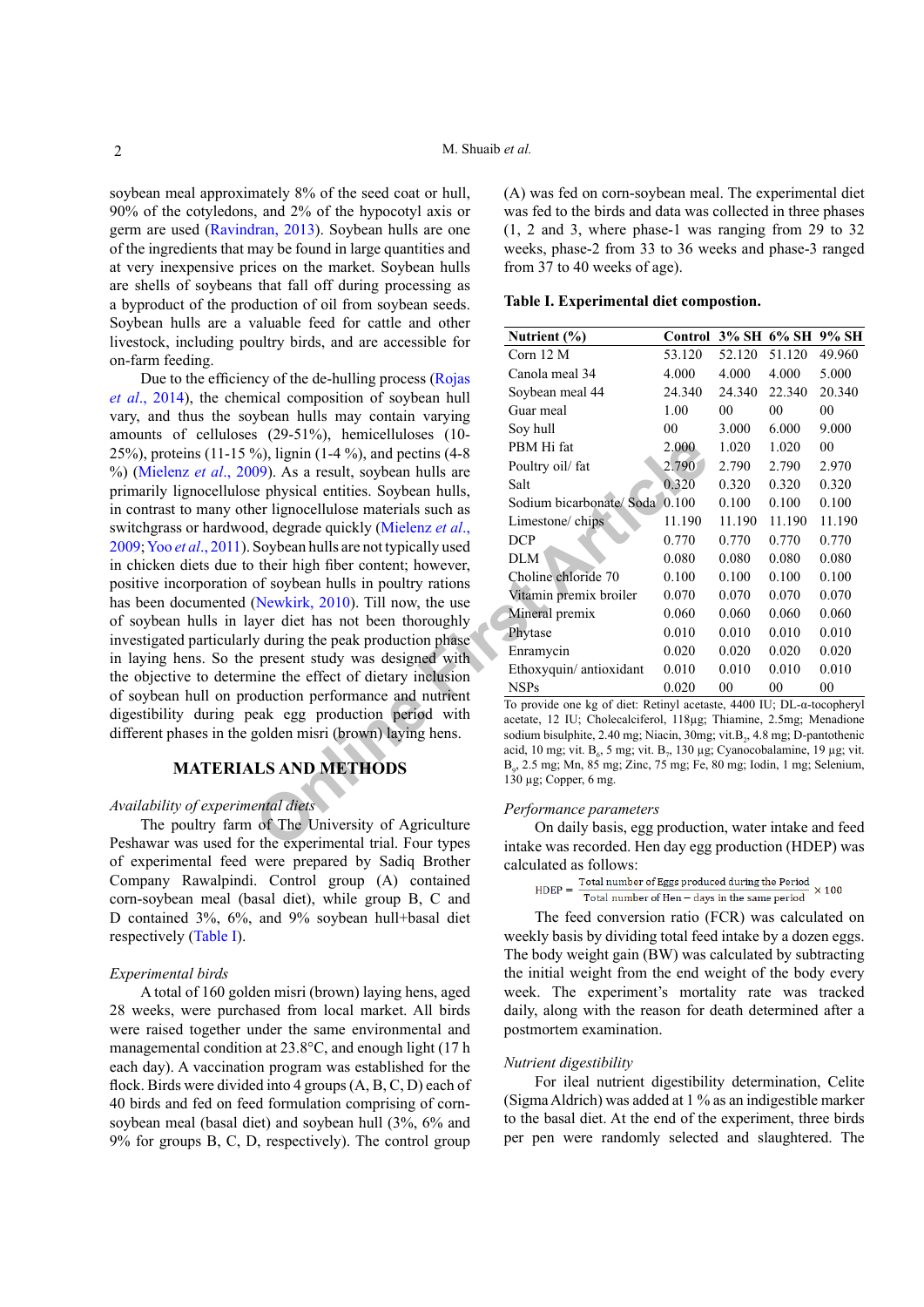carcass was dissected and ileal digesta was collected and stored at −20°C for chemical analysis. After freeze-drying, all the feed and ileal digesta samples were analyzed for dry matter, crude protein, crude fiber, fat, and ash by the method described by ([Hafeez](#page-6-0) *et al*., 2020) using the formula.

Apparent digestibility(%)=  $100 - ($ (concentration of marker in feed/ concentration of marker in digesta)  $\times$  (concentration of nutrient in digesta/ concentration of nutrient in feed)  $\times$  100)

#### **RESULTS**

Data on feed intake (FI), weight gain (WG), feed conversion ratio (FCR), water intake and mortality are are shown in [Table II.](#page-2-0) During the experimental period (phase 1, 2 and 3), feed intake and weight gain were recorded (*P*<0.05) higher in control group as compared to other treated groups. The FCR was non-significant on weekly basis among all the groups during different phases. The water intake was *(P<0.05)* higher in group-D as compared to other treated groups in phase1, though non significant during phase-2 and 3. Mortality rate during all phases were calculated as non-significant for all treated groups. [Table III](#page-3-0) shows average daily egg production percentage on weekly basis and HDEP at different phases. During the experimental periods (phase 1, 2 and 3), at phase-2 and phase-3 total average daily egg production were recorded *(P<0.05)* higher in control group than all other treated groups. Among all the treatment groups, HDEP on phase-1, 2, and 3 were recorded as non-significant. The nutrient digestibility is shown in [Table IV](#page-3-1). The nutrients digestibility of DM, CP, CF and fat during all phases had *(P<0.05)* higher value in control group as compared to other treated groups. Ash digestibility during all phases was not affected among all groups.

<span id="page-2-0"></span>**Table II. Effect of dietary inclusion of soybean hull (SH) in the diet on feed intake and weight gain during different phases.**

|                   |                |                           | shown in Table II. During the experimental period (phase<br>1, 2 and 3), feed intake and weight gain were recorded     |                                   | $(P<0.05)$ higher value in control group as compared to   |                            |          |
|-------------------|----------------|---------------------------|------------------------------------------------------------------------------------------------------------------------|-----------------------------------|-----------------------------------------------------------|----------------------------|----------|
|                   |                |                           | $(P<0.05)$ higher in control group as compared to other                                                                |                                   | other treated groups. Ash digestibility during all phases |                            |          |
|                   |                |                           | treated groups. The FCR was non-significant on weekly                                                                  |                                   | was not affected among all groups.                        |                            |          |
|                   |                |                           |                                                                                                                        |                                   |                                                           |                            |          |
|                   |                |                           | Table II. Effect of dietary inclusion of soybean hull (SH) in the diet on feed intake and weight gain during different |                                   |                                                           |                            |          |
| phases.           |                |                           |                                                                                                                        |                                   |                                                           |                            |          |
|                   |                |                           |                                                                                                                        |                                   |                                                           |                            |          |
| <b>Parameters</b> |                | <b>Phase Groups weeks</b> | Control (A) $0\%$                                                                                                      | <b>B</b> 3% SH                    | $C$ 6% SH                                                 | <b>D</b> 9% SH             | p-value  |
| Feed intake       | $\mathbf{1}$   | Wk29                      | $112.6^{\mathrm{a}}\pm0.32$                                                                                            | $110.9^{ab} \pm 0.946$            | $108.9^{\circ} \pm 1.24$                                  | $107.8^{b} \pm 0.63$       | < 0.008  |
|                   |                | Wk30                      | $114 \pm 0.37$                                                                                                         | $112.5 \pm 1.52$                  | $112.3 \pm 1.03$                                          | $110.9 \pm 1.83$           | 0.456    |
|                   |                | Wk31                      | $111.4a \pm 0.21$                                                                                                      | $107.5^{\text{b}}\pm0.48$         | $107.6^{\text{b}}\pm0.40$                                 | $105.7^{\rm b} \pm 1.53$   | < 0.003  |
|                   |                | Wk32                      | $113.44 \pm 0.65$                                                                                                      | $112^{ab} \pm 1.08$               | $110.7^{ab} \pm 0.87$                                     | $108.7^b \pm 1.30$         | < 0.034  |
|                   |                | Total                     | $3161.64 \pm 8.38$                                                                                                     | $3101.9$ <sup>b</sup> $\pm$ 10.06 | 3078.1bc±16.41                                            | 3033.4 £10.12              | < 0.0041 |
|                   | $\overline{2}$ | Wk33                      | $115.1 \pm 0.31$                                                                                                       | $112.3 \pm 1.96$                  | $110.4 \pm 3.30$                                          | $107.6 \pm 0.98$           | 0.1068   |
|                   |                | Wk34                      | $112.1^a \pm 0.45$                                                                                                     | $108.8^{ab}$ ±2.52                | $106.6^{ab} \pm 1.51$                                     | $104.7^{\rm b}$ ±1.59      | < 0.049  |
|                   |                | Wk35                      | $109.3a \pm 0.30$                                                                                                      | $109.1^{ab} \pm 1.32$             | $107.5^{ab} \pm 0.21$                                     | $106.3^{b} \pm 0.23$       | < 0.030  |
|                   |                | Wk36                      | 113.140.48                                                                                                             | $111.6^{ab} \pm 1.46$             | $109b\pm 0.70$                                            | $102.9° \pm 0.41$          | < 0.004  |
|                   |                | Total                     | $3148.7^{\circ}$ ±5.60                                                                                                 | 3093.3ab±34.22                    | 3035.5bc±29.06                                            | 2952.1 <sup>c</sup> ±11.89 | < 0.025  |
|                   | 3              | Wk37                      | $108.6^{\circ} \pm 0.67$                                                                                               | $105.6^{ab} \pm 1.91$             | $101.7^{ab} \pm 2.41$                                     | $98.5^{\rm b} \pm 2.11$    | < 0.0143 |
|                   |                | <b>Wk38</b>               | 105.6±0.67                                                                                                             | $103.6 \pm 1.91$                  | $100.2 \pm 2.41$                                          | 99.1±2.11                  | 0.1126   |
|                   |                | <b>Wk39</b>               | 112.2 <sup>a</sup> ±2.52                                                                                               | $108.2^{ab} \pm 1.38$             | $106.5^{ab} \pm 1.60$                                     | $103.7^{\circ}\pm1.38$     | < 0.0363 |
|                   |                | <b>Wk40</b>               | $110.7 \pm 2.52$                                                                                                       | $110 \pm 1.38$                    | $107 \pm 1.60$                                            | $105.7 \pm 1.38$           | 0.2066   |
|                   |                | Total                     | $3060.7a \pm 39.75$                                                                                                    | 2992.7ab±39.51                    | 2909.5ab±46.99                                            | 2850.9 <sup>b</sup> ±31.67 | < 0.0143 |
| Weight gain 1     |                | Wk29                      | $17.24 \pm 2.567$                                                                                                      | $15^{ab} \pm 1.77$                | $12.2^{ab} \pm 1.31$                                      | $9.7^{\rm b} \pm 0.85$     | < 0.014  |
|                   |                | Wk30                      | $14\pm 2.708$                                                                                                          | $12 \pm 1.22$                     | $9.7 \pm 1.54$                                            | $10\pm0.81$                | 0.31     |
|                   |                | Wk31                      | $15.5 \pm 3.27$                                                                                                        | $14 \pm 1.29$                     | $14\pm2.041$                                              | $12.5 \pm 1.25$            | 0.801    |
|                   |                | Wk32                      | $12.2 \pm 1.25$                                                                                                        | $10+1.22$                         | $9.5 \pm 1.93$                                            | $8 + 1.29$                 | 0.140    |
|                   |                | Total                     | 59 <sup>a</sup> ±2.97                                                                                                  | $51^{ab} \pm 1.29$                | 45.5 <sup>bc</sup> ±2.59                                  | $40.2^{\circ}$ ±2.81       | < 0.004  |
|                   | $\overline{2}$ | Wk33                      | $8.2 \pm 1.10$                                                                                                         | $10.5 \pm 2.10$                   | $12 \pm 1.47$                                             | $11.5 \pm 2.25$            | 0.1166   |
|                   |                | Wk34                      | $10 \pm 2.50$                                                                                                          | $8 + 1.22$                        | $10.5 \pm 1.65$                                           | $7.5 + 4.92$               | 0.2938   |
|                   |                | Wk35                      | $9.5 \pm 2.10$                                                                                                         | $7.3 \pm 0.75$                    | $6.7 \pm 1.37$                                            | $6.8 \pm 1.19$             | 0.0954   |
|                   |                | Wk36                      | $13.7^a \pm 2.68$                                                                                                      | $12^a \pm 3.61$                   | $7.2^{ab} \pm 0.47$                                       | $6^{ab} \pm 0.91$          | < 0.0181 |
|                   |                | Total                     | $41*1.47$                                                                                                              | $37.50^{\circ}$ ±5.31             | 34.50° ± 2.90                                             | $30.504 \pm 4.40$          | 0.0109   |
|                   | 3              | Wk37                      | $17^{\circ}$ ± 1.22                                                                                                    | $18.24 \pm 1.84$                  | $15.5^{\circ} \pm 0.50$                                   | $14.5^{\circ}$ ±1.19       | < 0.0001 |
|                   |                | Wk38                      | $15 \pm 2.54$                                                                                                          | $13.2 \pm 0.75$                   | $13.2 \pm 0.75$                                           | $15.4 \pm 2.97$            | 0.7215   |
|                   |                | Wk39                      | $17.7 \pm 2.65$                                                                                                        | $15 \pm 1.22$                     | $18 \pm 3.76$                                             | $16.2 \pm 1.10$            | 0.6666   |
|                   |                | <b>Wk40</b>               | $9.5^{\rm b} \pm 2.66$                                                                                                 | $9.2^b \pm 0.94$                  | $8.74 \pm 2.32$                                           | $6.5^{\circ}$ ±1.19        | 0.0025   |
|                   |                | Total                     | 59.2ab ±4.71                                                                                                           | 55.7 <sup>a</sup> ±3.52           | $53.5^{\rm b} \pm 4.73$                                   | $50.2^{\circ} \pm 3.14$    | 0.0288   |

Means in the same row with different superscripts are significantly different (P<0.05).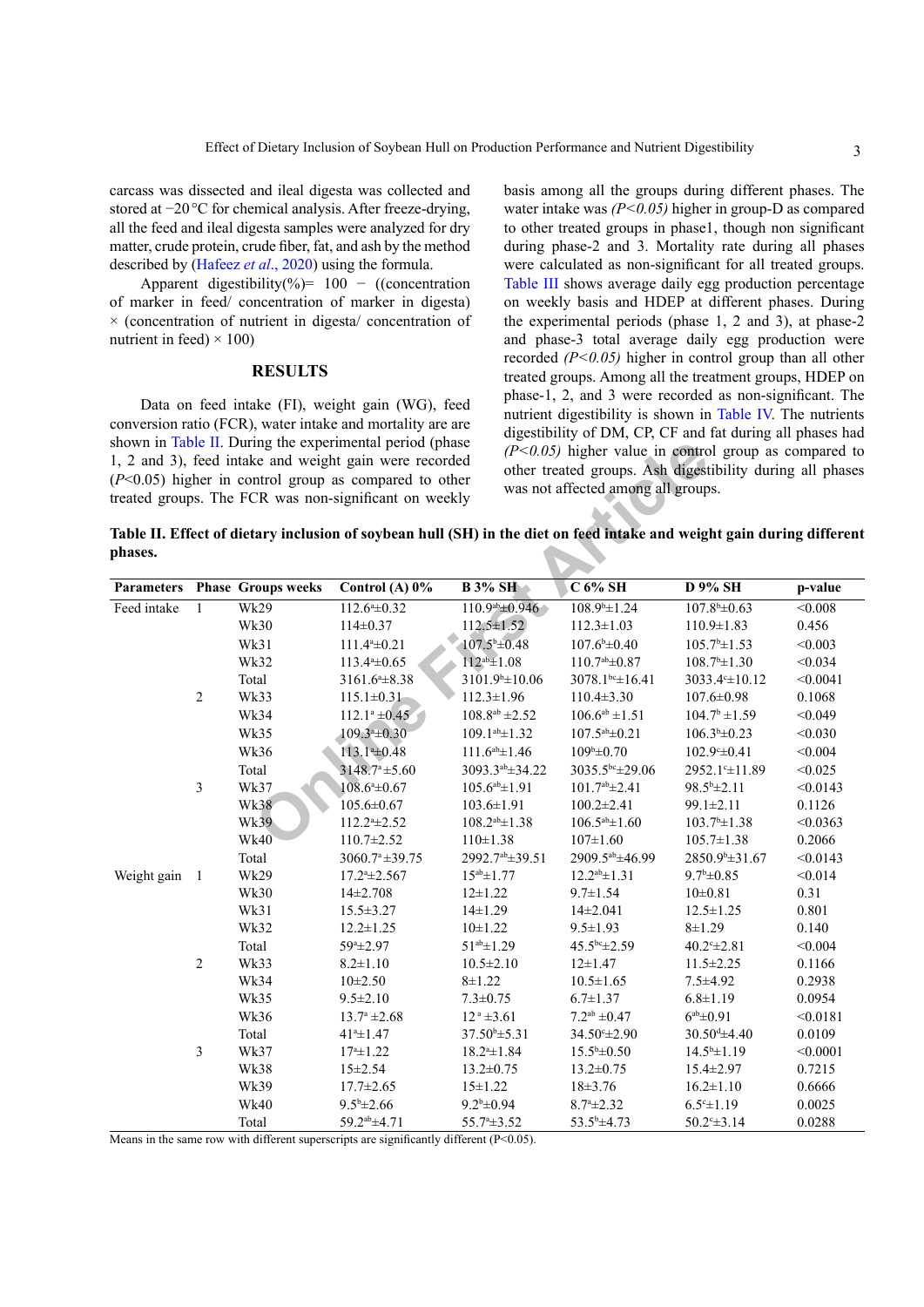| <b>Parameters</b> |                | <b>Phases</b> Groups weeks                                                                 | A(0% Hull)                   | B(3% Hull)            | $C(6%$ Hull)                                                                                                          | D(9% Hull)               | p-value  |
|-------------------|----------------|--------------------------------------------------------------------------------------------|------------------------------|-----------------------|-----------------------------------------------------------------------------------------------------------------------|--------------------------|----------|
| <b>FCR</b>        | 1              | Wk29                                                                                       | $1.73 \pm 9.95$              | $1.71 \pm 0.02$       | $1.73 \pm 0.03$                                                                                                       | $1.75 \pm 0.01$          | 0.69     |
|                   |                | Wk30                                                                                       | $1.72 \pm 0.01$              | $1.73 \pm 0.02$       | $1.75 \pm 0.03$                                                                                                       | $1.76 \pm 0.02$          | 0.65     |
|                   |                | Wk31                                                                                       | $1.71 \pm 0.02$              | $1.68 \pm 0.01$       | $1.70 \pm 0.01$                                                                                                       | $1.72 \pm 0.03$          | 0.70     |
|                   |                | Wk32                                                                                       | $1.70 \pm 0.01$              | $1.72 \pm 0.02$       | $1.73 \pm 0.02$                                                                                                       | $1.75 \pm 0.02$          | 0.54     |
|                   |                | Total                                                                                      | $1.72 \pm 0.01$              | $1.71 \pm 0.01$       | $1.73 \pm 0.02$                                                                                                       | $1.75 \pm 0.01$          | 0.38     |
|                   | $\overline{c}$ | Wk33                                                                                       | $1.84 \pm 0.02$              | $1.86 \pm 0.05$       | $1.86 \pm 0.06$                                                                                                       | $1.88 \pm 0.03$          | 0.9410   |
|                   |                | Wk34                                                                                       | $1.77 \pm 0.02$              | $1.80 \pm 0.05$       | $1.82 \pm 0.06$                                                                                                       | $1.84 \pm 0.04$          | 0.8184   |
|                   |                | Wk35                                                                                       | $1.73 \pm 0.02$              | $1.75 \pm 0.04$       | $1.76 \pm 0.02$                                                                                                       | $1.79 \pm 0.02$          | 0.6305   |
|                   |                | Wk36                                                                                       | $1.79 \pm 0.02$              | $1.83 \pm 0.02$       | $1.85 \pm 0.02$                                                                                                       | $1.87 \pm 0.01$          | 0.1145   |
|                   |                | Total                                                                                      | $1.78 \pm 0.01$              | $1.81 \pm 0.03$       | $1.82 \pm 0.02$                                                                                                       | $1.84 \pm 0.04$          | 0.3701   |
|                   | 3              | Wk37                                                                                       | $1.77 \pm 0.01$              | $1.77 \pm 0.05$       | $1.76 \pm 0.06$                                                                                                       | $1.79 \pm 0.04$          | 0.9823   |
|                   |                | Wk38                                                                                       | $1.76 \pm 0.01$              | $1.75 \pm 0.04$       | $1.77 \pm 0.05$                                                                                                       | $1.79 \pm 0.02$          | 0.9148   |
|                   |                | <b>Wk39</b>                                                                                | $1.84 \pm 0.05$              | $1.79 \pm 0.01$       | $1.80 \pm 0.03$                                                                                                       | $1.87 \pm 0.02$          | 0.3863   |
|                   |                | <b>Wk40</b>                                                                                | $1.85 \pm 0.05$              | $1.82 \pm 0.03$       | $1.84 \pm 0.03$                                                                                                       | $1.90 \pm 0.03$          | 0.6205   |
|                   |                | Total                                                                                      | $1.80 \pm 0.03$              | $1.78 \pm 0.02$       | $1.79 \pm 0.04$                                                                                                       | $1.83 \pm 0.02$          | 0.6903   |
|                   |                | Means in the same row with different superscripts are significantly different $(P<0.05)$ . |                              |                       |                                                                                                                       |                          |          |
|                   |                |                                                                                            |                              |                       | Table IV. Effect of dietary inclusion of soybean hull (SH) in the diet on water intake and mortality during different |                          |          |
| phases.           |                |                                                                                            |                              |                       |                                                                                                                       |                          |          |
|                   |                |                                                                                            |                              |                       |                                                                                                                       |                          |          |
| Parameter         |                | <b>Phases Groups weeks</b>                                                                 | $A(0\% Hull)$                | B(3% Hull)            | C(6% Hull)                                                                                                            | D(9% Hull)               | p-value  |
| Water intake      | $\mathbf{1}$   | Wk29                                                                                       | 170.5±2.90                   | $174.2 \pm 2.81$      | $177.7 \pm 3.03$                                                                                                      | $181.2 \pm 2.13$         | 0.0820   |
|                   |                | Wk30                                                                                       | $173.24 \pm 1.70$            | $177.7^{ab} \pm 2.78$ | $182.2^{ab} \pm 2.01$                                                                                                 | $185^{\rm b} \pm 2.38$   | < 0.01   |
|                   |                | Wk31                                                                                       | $178.74 \pm 1.37$            | $184^{ab} \pm 2.73$   | $189.5^{bc} \pm 1.93$                                                                                                 | $193.7^{\circ} \pm 1.88$ | < 0.001  |
|                   |                | Wk32                                                                                       | $176.5^{\mathrm{a}}\pm3.37$  | $180^{ab} \pm 2.34$   | $185.2^{ab} \pm 3.49$                                                                                                 | $190.7^{\circ}$ ±2.65    | < 0.0210 |
|                   |                | Total                                                                                      | $176.6^{\mathrm{a}}\pm 0.82$ | $179^{ab} \pm 1.48$   | $183.6^{bc} \pm 2.05$                                                                                                 | $187.6^{\circ} \pm 1.20$ | < 0.0008 |
|                   | 2              | Wk33                                                                                       | 178.4±2.73                   | 181.4±4.20            | $175.8 \pm 6$                                                                                                         | $177.3 \pm 3.68$         | 0.9984   |

<span id="page-3-0"></span>**Table III. Effect of dietary inclusion of soybean hull (SH) in the diet on feed conversion ratio (FCR) during different phases.**

<span id="page-3-1"></span>

| Parameter    |                         | <b>Phases Groups weeks</b> | $A(0\%$ Hull)                  | B(3% Hull)               | C(6% Hull)            | D(9% Hull)               | p-value  |
|--------------|-------------------------|----------------------------|--------------------------------|--------------------------|-----------------------|--------------------------|----------|
| Water intake | $\mathbf{1}$            | Wk29                       | 170.5±2.90                     | $174.2 \pm 2.81$         | $177.7 \pm 3.03$      | $181.2 \pm 2.13$         | 0.0820   |
|              |                         | Wk30                       | $173.2a \pm 1.70$              | $177.7^{ab} \pm 2.78$    | $182.2^{ab} \pm 2.01$ | $185^{\rm b} \pm 2.38$   | < 0.01   |
|              |                         | Wk31                       | $178.74 \pm 1.37$              | $184^\text{ab} \pm 2.73$ | $189.5^{bc} \pm 1.93$ | $193.7 \pm 1.88$         | < 0.001  |
|              |                         | Wk32                       | $176.5^{\text{a}}\text{+}3.37$ | $180^{ab} \pm 2.34$      | $185.2^{ab} \pm 3.49$ | $190.7^{\rm b} \pm 2.65$ | < 0.0210 |
|              |                         | Total                      | $176.6^{\mathrm{a}}\pm 0.82$   | $179^{ab} \pm 1.48$      | $183.6^{bc} \pm 2.05$ | $187.6^{\circ} \pm 1.20$ | < 0.0008 |
|              | $\overline{2}$          | Wk33                       | $178.4 \pm 2.73$               | $181.4 \pm 4.20$         | $175.8 \pm 6$         | $177.3 \pm 3.68$         | 0.9984   |
|              |                         | Wk34                       | $184.1 \pm 0.66$               | $186.2 \pm 5.40$         | $181.2 \pm 2.84$      | $185.9 \pm 2.68$         | 0.9758   |
|              |                         | Wk35                       | $180.6 \pm 1.03$               | 183.5 ± 5.37             | $174.6 \pm 1.57$      | $178.9 \pm 4.64$         | 0.8971   |
|              |                         | Wk36                       | 189.0±0.77                     | $190 \pm 2.35$           | $183.3 \pm 3.31$      | 186±4.29                 | 0.8559   |
|              |                         | Total                      | $183 \pm 0.86$                 | $185.2 \pm 2.23$         | $178.7 \pm 1.86$      | $182.2 \pm 2.83$         | 0.8422   |
|              | 3                       | Wk37                       | $186.9 \pm 1.07$               | $184.5 \pm 3.06$         | $183.9 \pm 3.86$      | $180.9 \pm 3.39$         | 0.8083   |
|              |                         | Wk38                       | $180.1 \pm 0.57$               | $177.9 \pm 2.66$         | $175.3 \pm 3.61$      | $173.8 \pm 5.17$         | 0.9933   |
|              |                         | <b>Wk39</b>                | 183.6±4.04                     | $181.5 \pm 3.53$         | $179.7 \pm 2.56$      | $176.2 \pm 2.21$         | 0.9295   |
|              |                         | <b>Wk40</b>                | 193.7±1.74                     | $190.9 \pm 1.33$         | $187.8 \pm 3.64$      | $185.1 \pm 4.87$         | 0.9429   |
|              |                         | Total                      | $186.1 \pm 0.83$               | $183.7 \pm 0.56$         | $181.6 \pm 2.60$      | $179.5 \pm 1.41$         | 0.6737   |
| Mortality    | $\mathbf{1}$            |                            | $0.25 \pm 0.25$                | $0.25 \pm 0.25$          | $0.50 \pm 0.28$       | $0.50 \pm 0.28$          | 0.831    |
|              | $\overline{c}$          |                            | $0.00 \pm 0.00$                | $0.00 \pm 0.00$          | $0.25 \pm 0.25$       | $0.25 \pm 0.25$          | 0.5885   |
|              | $\overline{\mathbf{3}}$ |                            | $0.00 \pm 0.00$                | $0.00 \pm 0.00$          | $0.25 \pm 0.25$       | $0.25 \pm 0.25$          | 0.5885   |

Means in the same row with different superscripts are significantly different (P<0.05).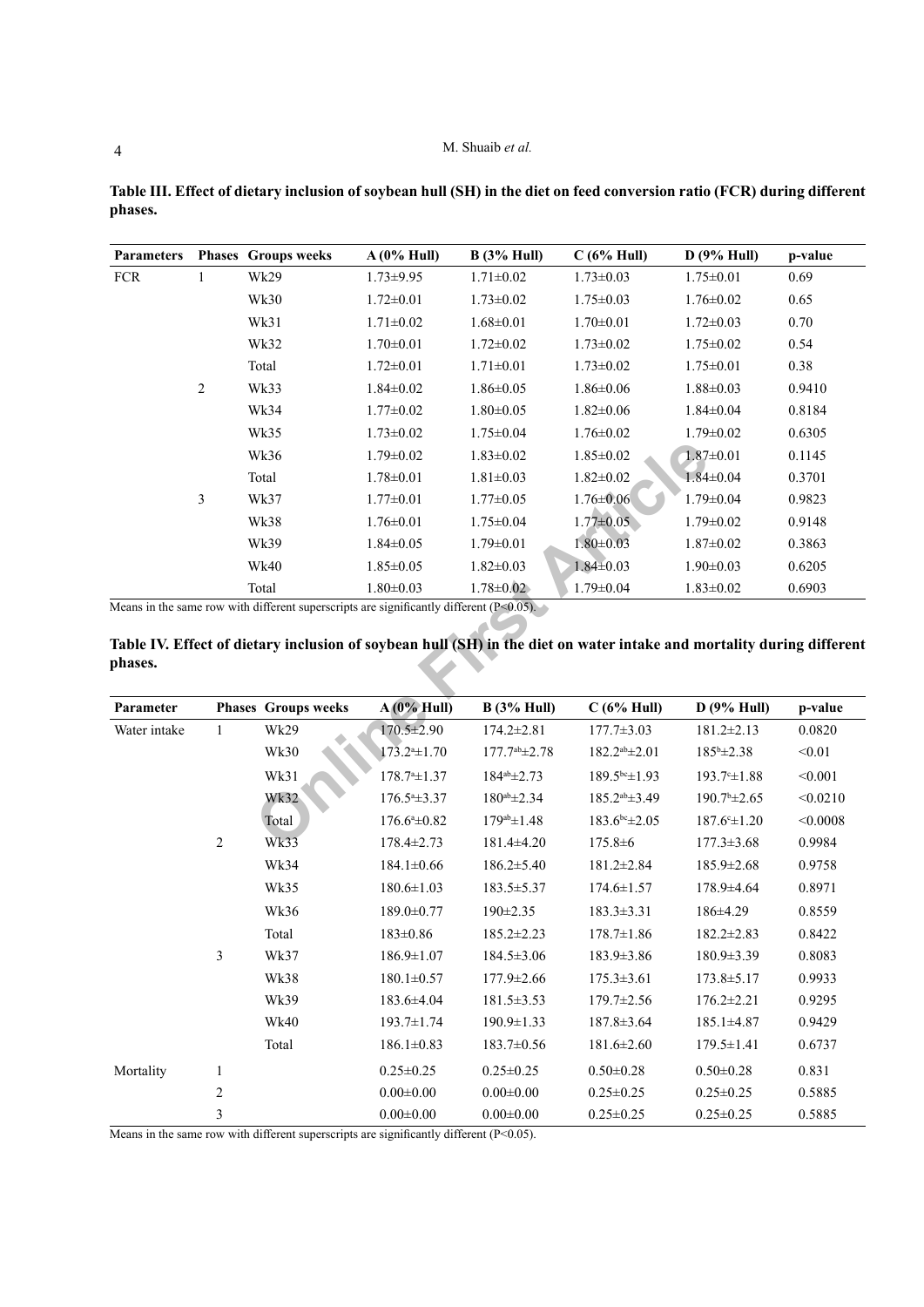| Table V. Effect of dietary inclusion of soybean hull (SH) in the diet on average daily egg production on weekly basis<br>and Hen day egg production during different phases. |  |                                                                                     |  |  |  |  |  |  |  |
|------------------------------------------------------------------------------------------------------------------------------------------------------------------------------|--|-------------------------------------------------------------------------------------|--|--|--|--|--|--|--|
| Parameter                                                                                                                                                                    |  | Phases Groups weeks $A(0\%$ Hull) $B(3\%$ Hull) $C(6\%$ Hull) $D(9\%$ Hull) n-value |  |  |  |  |  |  |  |

| Parameter                                                                                                                 | <b>Phases</b>            | <b>Groups</b> weeks | $A(0\% Hull)$                     | B(3% Hull)               | C(6% Hull)                | D(9% Hull)                | p-value       |
|---------------------------------------------------------------------------------------------------------------------------|--------------------------|---------------------|-----------------------------------|--------------------------|---------------------------|---------------------------|---------------|
| Avg daily egg production $(\%)$ 1                                                                                         |                          | Wk29                | 76.8a±0.41                        | 76.3a±0.92               | 75.3ab±0.68               | 74.9b±0.68                | < 0.0039      |
|                                                                                                                           |                          | Wk30                | $77.24 \pm 0.41$                  | $76.8^{ab} \pm 0.41$     | $76.7^{\text{bc}}\pm0.68$ | $75.3 \pm 0.68$           | < 0.0225      |
|                                                                                                                           |                          | Wk31                | $76.24 \pm 0.89$                  | 75.4ab±0.41              | $75.7a^{b} \pm 0.58$      | $74.5^{\rm b}\pm0.92$     | < 0.0062      |
|                                                                                                                           |                          | Wk32                | $77.6^{\circ} \pm 0.35$           | $77.4^{ab} \pm 0.41$     | $76.2^b \pm 0.68$         | $74.2^{\circ} \pm 0.58$   | < 0.0301      |
|                                                                                                                           |                          | Phase1Total         | $76.2 \pm 0.42$                   | 76.5±0.29                | 75.4±0.51                 | $75.2 \pm 0.52$           | 0.0631        |
|                                                                                                                           | $\sqrt{2}$               | Wk33                | $75*+0.92$                        | 74.5 <sup>a</sup> ±1.07  | $74c \pm 1.07$            | $73.5^{\circ} \pm 0.58$   | < 0.0030      |
|                                                                                                                           |                          | Wk34                | $75.74 \pm 1.01$                  | $74.5^{ab} \pm 0.89$     | $74.3^{\circ} \pm 1.58$   | $73.2^b \pm 1.07$         | < 0.0444      |
|                                                                                                                           |                          | Wk35                | $75.4 \pm 0.82$                   | $74.6 \pm 1.21$          | $73.2 \pm 1.21$           | $73 \pm 1.21$             | 0.0656        |
|                                                                                                                           |                          | Wk36                | $75.7^{\circ}$ ±1.16              | 73.8 <sup>ab</sup> ±0.82 | $73.5^{ab} \pm 1.23$      | $72 - 0.68$               | < 0.0022      |
|                                                                                                                           |                          | Phase2 total        | $75.5^{\mathrm{a}}\text{\pm}0.53$ | $74.1b\pm0.74$           | $73.8^{\circ} \pm 0.26$   | $73.5^{\circ} \pm 0.08$   | < 0.042       |
|                                                                                                                           | 3                        | Wk37                | 74.5 <sup>a</sup> ±0.92           | $73.4^{ab} \pm 1.30$     | $2^{ab} \pm 0.92$         | $72^{\circ} \pm 0.68$     | < 0.0011      |
|                                                                                                                           |                          | Wk38                | $74.74 \pm 1.07$                  | $73^{ab} \pm 1.21$       | 73.8ab±0.71               | $72.4^{b} \pm 0.71$       | < 0.0052      |
|                                                                                                                           |                          | Wk39                | $74.24 \pm 1.07$                  | $73.54 \pm 1.07$         | 72.7 <sup>b</sup> ±0.92   | $71.4b\pm0.41$            | < 0.0009      |
|                                                                                                                           |                          | <b>Wk40</b>         | 73.4 <sup>a</sup> ±0.89           | $72.5^{\circ} \pm 1.21$  | $71.64 \pm 1.21$          | $70.7^{\rm b} \pm 0.35$   | < 0.0065      |
|                                                                                                                           |                          | Phase3total         | $74.54 \pm 0.76$                  | $73.8^{ab} \pm 0.33$     | $72.7^{\rm b}\pm0.89$     | $72.4 \pm 0.38$           | < 0.046       |
| Hen day egg production $%$                                                                                                | $\mathbf{1}$             |                     | $80.9 \pm 1.88$                   | 79.6±2.17                | $80.3 \pm 2.44$           | $78.4 \pm 2.55$           | 0.877         |
|                                                                                                                           | $\overline{c}$           |                     | 75.5±0.53                         | $73.1 \pm 0.74$          | $73.3 \pm 2.15$           | $70.3 \pm 1.93$           | 0.179         |
|                                                                                                                           | 3                        |                     | 72.5±0.76                         | $71.8 \pm 0.33$          | $71.3 \pm 2.20$           | $68.2 \pm 1.61$           | 0.2046        |
| Means in the same row with different superscripts are significantly different $(P<0.05)$ .                                |                          |                     |                                   |                          |                           |                           |               |
|                                                                                                                           |                          |                     |                                   |                          |                           |                           |               |
| Table VI. Effect of dietary inclusion of soybean hull (SH) in the diet on nutrient digestibility during different phases. |                          |                     |                                   |                          |                           |                           |               |
| <b>Groups</b><br>parameters (%)                                                                                           | Phases $A(0\% S H)$      |                     | <b>B</b> (3% SH)                  | $C(6\% SH)$              |                           | D (9% SH)                 | P-value       |
| $\mathbf{1}$<br>DM                                                                                                        | 77.96 <sup>a</sup> ±0.79 |                     | 76.37ab±0.46                      | 75.69ab±0.39             |                           | 75.250 <sup>b</sup> ±0.75 | < 0.0469      |
| CP                                                                                                                        | $67.884 \pm 0.38$        |                     | $65.69a b \pm 0.50$               | $64.62^b \pm 0.38$       |                           | $64.24^{b} \pm 1.32$      | $\leq 0.0223$ |
| CF                                                                                                                        | 70.82 <sup>a</sup> ±0.65 |                     | $69.154 \pm 1.27$                 | $66.72^b \pm 0.52$       |                           | $64.18^{\circ} \pm 1.00$  | < 0.0005      |

## **Table VI. Effect of dietary inclusion of soybean hull (SH) in the diet on nutrient digestibility during different phases.**

| <b>Groups</b><br>parameters $(\% )$ |                | Phases $A(0\% S H)$ | $B(3\% SH)$           | $C(6\% SH)$               | $D(9\% SH)$               | P-value       |
|-------------------------------------|----------------|---------------------|-----------------------|---------------------------|---------------------------|---------------|
| DM                                  | 1              | 77.96 ± 0.79        | $76.37^{ab} \pm 0.46$ | $75.69a \pm 0.39$         | $75.250^{\circ} \pm 0.75$ | < 0.0469      |
| CP                                  |                | $67.884 \pm 0.38$   | $65.69a b \pm 0.50$   | $64.62^{\rm b}\pm0.38$    | $64.24^{\circ}$ ±1.32     | $\leq 0.0223$ |
| CF                                  |                | $70.82 \pm 0.65$    | $69.154 \pm 1.27$     | $66.72^b \pm 0.52$        | $64.18^{\circ} \pm 1.00$  | < 0.0005      |
| Fat                                 |                | $76.62 \pm 0.81$    | $75.83^{ab} \pm 0.43$ | 74.58 <sup>ab</sup> ±0.97 | $72.57^{\rm b} \pm 1.17$  | < 0.0367      |
| Ash                                 |                | $57.12 \pm 0.76$    | $57.69 \pm 0.85$      | $59.12 \pm 0.90$          | $60.58 \pm 1.22$          | 0.3145        |
| DM                                  | $\overline{2}$ | 79.96a±0.79         | 78.87ab±0.46          | 77.69ab $\pm$ 0.39        | $76.75b \pm 0.75$         | < 0.0043      |
| CP                                  |                | 70.88a±0.38         | $68.69ab \pm 0.50$    | $66.42b \pm 0.38$         | $66.24b \pm 1.32$         | < 0.0223      |
| CF                                  |                | $72.12a \pm 0.65$   | $71.15a \pm 1.27$     | $68.22b \pm 0.52$         | $66.18c \pm 1.01$         | < 0.0003      |
| Fat                                 |                | $78.12 \pm 0.81$    | $77.13 \pm 0.43$      | 75.98±0.97                | $75.57 \pm 1.17$          | 0.0944        |
| Ash                                 |                | $60.32 \pm 0.76$    | $61.89 \pm 0.85$      | $62.22 \pm 0.90$          | $62.68 \pm 1.22$          | 0.2813        |
| DM                                  | 3              | $81.46ab \pm 0.73$  | $80.37ab \pm 0.59$    | 78.64b±0.58               | $77.52b \pm 0.44$         | < 0.0068      |
| CP                                  |                | $72.01a \pm 0.98$   | 71.48ab±1.24          | $69.25b \pm 0.98$         | $68.29b \pm 1.21$         | 0.0154        |
| CF                                  |                | 74.14a±1.06         | $72.13ab \pm 0.98$    | $70.19bc \pm 0.50$        | $68.38c \pm 0.58$         | < 0.0020      |
| Fat                                 |                | 79.12±0.87          | 78.13±0.91            | $76.88 \pm 1.13$          | $76.72 \pm 0.94$          | 0.0927        |
| Ash                                 |                | 58.39±0.77          | $58.64 \pm 0.58$      | $60.12 \pm 0.64$          | $61.23 \pm 1.05$          | 0.6662        |

Means in the same row with different superscripts are significantly different  $(P<0.05)$ .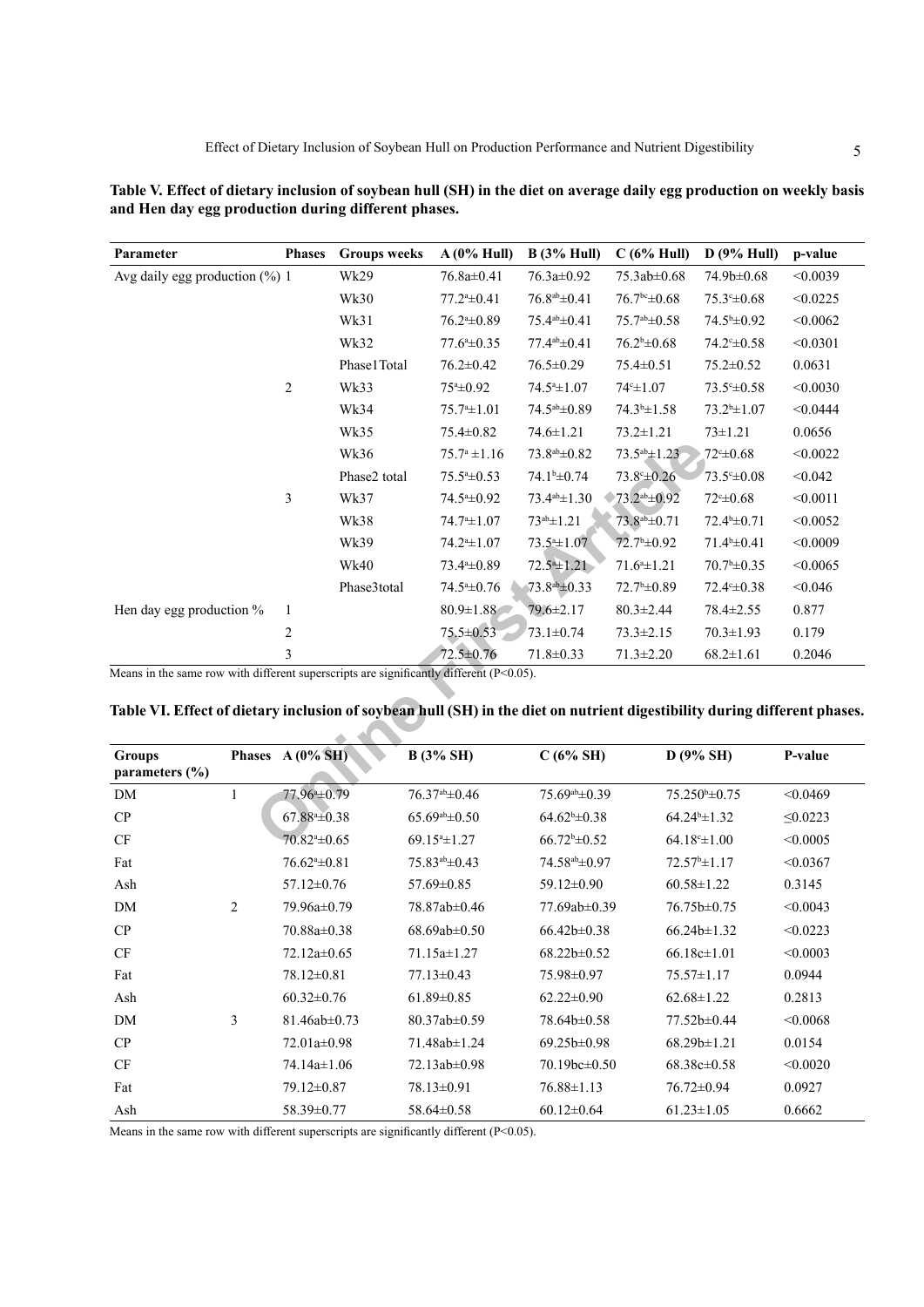#### **DISCUSSION**

bevels in feed. The result is also in<br>  $\frac{1}{2}$  are the sells in feed. The result is also in<br>  $\frac{1}{2}$  and all  $\frac{1}{2}$  and 30% increase observed, which is similar<br>
twithe lower Fi for 10% soy hull in present study and The effect of soybean hull in different levels (3, 6, and 9%) in the diet of golden misri (brown) laying hens were determined on the production performance and nutrient digestibility during peak egg production period with different phases (phase-1= week 29 to 32, phase-2= week 33 to 36, and phase-3= week 37 to 40). FI and WG were lower in the soybean hulls group than the control group during all three phases. Similar to the present study result [Tejeda and Kim \(2020\)](#page-8-2) reported lower FI and WG in the broiler on dietary supplementation of soybean hulls in broiler at different levels in feed. The result is also in agreement with the finding of Esonu *et al*. (2005) who presented lower WG in laying hens for 10, 20, and 30% soybean hull in the diet while lower FI for 10% soy hull in feed as compared to control. Jiménez-Moreno *et al*. (2011) also described linearly reduced average daily WG in broiler from 1 to 12 days with an increased level of the fiber sources from 2.5 to 7.5%. High fiber diets usually mean relatively low energy density that may decrease FI, FCR, and BWG of poultry (Gonzalez-Alvarado *et al*., 2007). Soybean hull contains both soluble and insoluble fiber, and there are a variety of reasons why adding more than 4% crude fiber to a diet can reduce growth performance, especially when soluble dietary fibers are included (Gonzalez-Alvarado *et al*., 2007), which is similar to the findings in the present study. Contrary to the present results Saraee *et al*[. \(2014\)](#page-7-5) reported no effect on weight gain in broiler when provided oil and tea leaves in feed with different levels. Present results showed (*p*<0.05) higher average daily egg production in the control group during the experimental phases (phase-2 and 3) than soybean hull treatment groups. Similar to present findings [Roberts](#page-7-6) *et al*. (2007) recorded decreased egg production percentage in laying hen during different phases in the group containing 4.8 % soybean hull. Contrary to the present result [Lumpkins](#page-7-7) *et al*. (2005) recorded no effect on egg production when fed laying hens high-fiber (low CP) diets. The addition of high-fiber feed components to pig or poultry diets reduce nutritional digestion ([Dilger](#page-6-2) *et al*[., 2004;](#page-6-2) Hogberg and Lindberg, 2004), and similarly in the present study low egg production in the soybean hull containing diet groups is mainly due to low FI and poor nutrient digestibility.

Whether the water intake increases or decreases depends on the nature of the dietary fiber. The present study results showed that the (WI) was ( $P$   $\geq$  0.05) higher in soybean hull groups during phase1, which is similar to the finding of Jiménez-Moreno *et al*. (2016) who reported

an increase in water intake in broilers from day 18 to 20 on feeding oat hulls, rice hulls, and sunflower hulls as dietary fiber both in mash and pellet form at the level of 2.5 % and 5% in feed. Water use is strongly linked to feeding consumption ([Schoorlemmer and Evered, 2002](#page-7-8); Jiménez-Moreno *et al*., 2016). Under mild temperature conditions, broiler water intake is around twice as much as feed consumption on a weight basis ([NRC, 1994](#page-7-9)). However, environmental temperature, feed composition, and the physico-chemical properties of the various components and ingredients of the di*et al*l have an impact on this relationship ([Francesch and Brufau, 2004;](#page-6-3) Carré *et al*., 2013). According to Garca *et al*. (2008), 21-day-old broilers fed barley had a 10% higher water intake (92 vs. 102 g/d) than broilers fed corn, indicating that the higher soluble fiber content of the barley was responsible for the increase observed, which is similar to the findings of the present study and the soluble fiber portion of soybean hulls is responsible for increasing water consumption in the soy hulls treated groups.

When fibers are administered in excessive quantities, they can interfere with nutritional absorption, resulting in lower performance (Cao *et al*., 2003). [Hetland](#page-7-10) *et al*. (2004), Gonz'alez-Alvarado *et al*. (2008), [Svihus \(2011\)](#page-8-3)  and Rezaei *et al*. (2018) found that having more dietary fiber in the gastrointestinal tract increases organ size (i.e., gizzard, intestines) to compensate for the increased volume (i.e., bulky diets) of feed moving through the intestines. Changes in organ growth may increase maintenance requirements associated with increases in tissue synthesis and protein turnover, resulting in more nutrients being directed toward maintaining such tissues and less toward muscle protein accretion and growth performance even when adequate nutrient absorption is occurring in the gastrointestinal tract (Nyachoti *et al*., 2000). According to Cao *et al*[. \(2003\)](#page-6-4) when fed 10% cellulose, laying hens exhibited poorer nitrogen digestion and absorption. Both soluble and insoluble fiber components can be found in soybean hull. The viscous components of soluble fibers have been shown to lower dry matter apparent digestibility coefficients. According to Silva *et al*[. \(2013\)](#page-7-13) broilers given pectin in increasing levels from 10 to 50 g/kg had a quadratic and linear response in the starter and grower stages, respectively; increased pectin resulted in poorer dry matter digestibility, which is similar to the current study's findings. Another study by [Shakouri](#page-7-14)  *et al*[. \(2009\)](#page-7-14) found that birds given grains containing soluble and viscous non-starch polysaccharides had decreased apparent dry matter digestibility, which they attributed to the soluble fraction of the fiber components. Sklan *et al*[. \(2003\)](#page-7-15) observed reduced digestibility of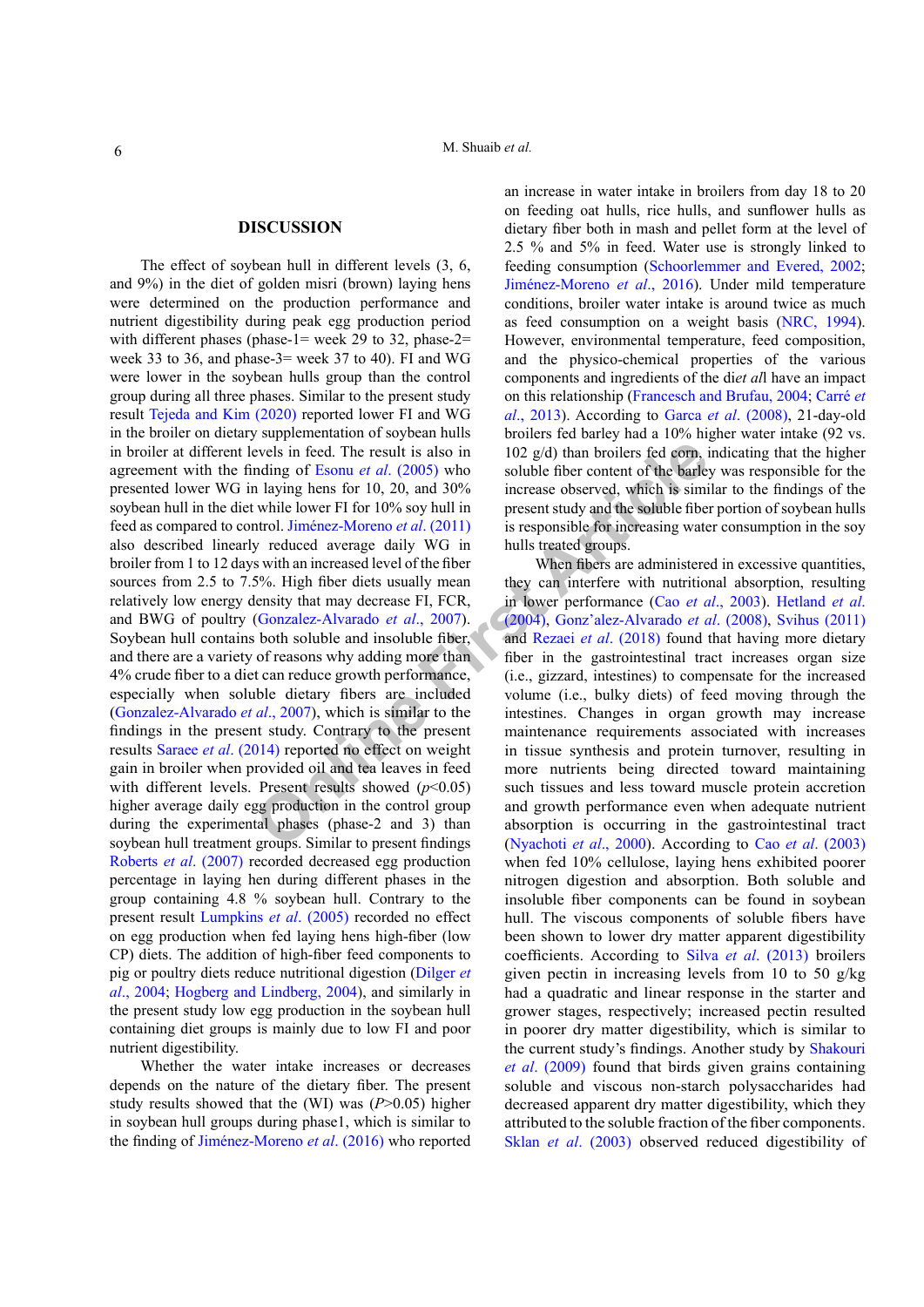crude protein, fat, and gross energy in turkeys fed 8 to 9 percent CF in diets using sunflower meal as the primary source of dietary fiber which is similar to the findings in the current study. Soluble dietary fiber (DF) is hypothesized to enhance intestinal viscosity, which is linked to changes in intestinal microbiota, as well as decreased nutritional absorption and digestibility [\(Tejeda and Kim, 2021\)](#page-8-4). Because of their impact on passage rate in the small intestines and fermentability in the hindgut, solubility and fermentability are two of the most notable parameters impacting nutrient digestion efficiency in the presence of soluble fiber ([Davir](#page-6-5) *et al*., [2000;](#page-6-5) [Kheravii](#page-7-16) *et al*., 2018).

#### **CONCLUSION**

**ONCLUSION**<br>
S.M., 2000. Soluble poly<br>
bean hull levels in feed, growth<br>
ient digestibility were not favored<br>
ient digestibility were not favored<br>
es, which could be linked to an<br> *Br. J. Nutr.*, **84:** 469-476.<br>
requiremen With current soybean hull levels in feed, growth performance and nutrient digestibility were not favored during different phases, which could be linked to an increase in nutrient requirements for maintaining a higher epithelial cell turnover. The 3% soybean hulls group had a better result for production performance parameters and nutrient digestibility as compared to 9% soybean hull containing group. Fiber type and level of inclusion are important variables in controlling growth, intestinal development, and nutrient digestion, and further research is needed to understand how different fiber components alter layer performance from a physiological and nutritional viewpoint. This will lay the foundation for the feed industry to create cost-effective diets using low-cost fibrous feedstuffs for poultry industry.

### **ACKNOWLEDGMENTS**

We gratefully acknowledge the assistanc of staff of the Department of Poultry Science, The University of Agriculture, Peshawar Pakistan for making technical and laboratory facilities avaliable to us.

#### *Financial disclosure*

This study was financially supported by Higher Education Comession (HEC) of Pakistan through (HEC Indigenous Scholarship) grant.

#### *Statement of conflict of interest*

The authors have declared no conflict of interest.

#### **REFERENCES**

<span id="page-6-4"></span>Cao, B., Zhang, X., Guo, Y., Karasawa, Y., and Kumao, T., 2003. Effects of dietary cellulose levels on growth, nitrogen utilization, retention time of diets in digestive tract and caecal microflora of chickens. *Asian Austral. J. Anim. Sci*., **16:** 863-866. [https://](https://doi.org/10.5713/ajas.2003.863) [doi.org/10.5713/ajas.2003.863](https://doi.org/10.5713/ajas.2003.863)

- Carré, B., Lessire, M., and Juin, H., 2013. Prediction of metabolisable energy value of broiler diets and water excretion from dietary chemical analyses. *Animal*, **7:** 1246-1258. [https://doi.org/10.1017/](https://doi.org/10.1017/S1751731113000359) [S1751731113000359](https://doi.org/10.1017/S1751731113000359)
- <span id="page-6-2"></span>Dilger, R., Sands, J., Ragland, D., and Adeola, O., 2004. Digestibility of nitrogen and amino acids in soybean meal with added soyhulls. *J. Anim. Sci*., **82:** 715- 724.<https://doi.org/10.2527/2004.823715x>
- <span id="page-6-5"></span>Dvir, I., Chayoth, R., Sod-Moriah, U., Shany, S., Nyska, A., Stark, A.H., Madar, Z., and Arad, S.M., 2000. Soluble polysaccharide and biomass of red microalga Porphyridium sp. alter intestinal morphology and reduce serum cholesterol in rats. *Br. J. Nutr*., **84:** 469-476. [https://doi.org/10.1017/](https://doi.org/10.1017/S000711450000177X) S000711450000177X
- <span id="page-6-1"></span>Esonu, B., Izukanne, R., Inyang, O., 2005. Evaluation of cellulolytic enzyme supplementation on production indices and nutrient utilization of laying hens fed soybean hull-based diets. *Int. J. Poul. Sci*., **4:** 213- 216.<https://doi.org/10.3923/ijps.2005.213.216>
- <span id="page-6-3"></span>Francesch, M., and Brufau, J., 2004. Nutritional factors affecting excreta/litter moisture and quality. *Worlds Poult. Sci. J*., **60:** 64-75. [https://doi.org/10.1079/](https://doi.org/10.1079/WPS20035) WPS20035
- García, M., Lázaro, R., Latorre, M., Gracia, M., and Mateos, G., 2008. Influence of enzyme supplementation and heat processing of barley on digestive traits and productive performance of broilers. *Poult. Sci*., **87:** 940-948. [https://doi.](https://doi.org/10.3382/ps.2007-00266) org/10.3382/ps.2007-00266
- González-Alvarado, J., Jiménez-Moreno, E., Lázaro, R., and Mateos, G., 2007. Effect of type of cereal, heat processing of the cereal, and inclusion of fiber in the diet on productive performance and digestive traits of broilers. *Poult. Sci*., **86**: 1705-1715. [https://](https://doi.org/10.1093/ps/86.8.1705) [doi.org/10.1093/ps/86.8.1705](https://doi.org/10.1093/ps/86.8.1705)
- González-Alvarado, J., Jiménez-Moreno, E., Valencia, D., Lázaro, R., and Mateos, G., 2008. Effects of fiber source and heat processing of the cereal on the development and pH of the gastrointestinal tract of broilers fed diets based on corn or rice. *Poult. Sci*., **87:** 1779-1795. [https://doi.org/10.3382/ps.2008-](https://doi.org/10.3382/ps.2008-00070) [00070](https://doi.org/10.3382/ps.2008-00070)
- <span id="page-6-0"></span> Hafeez, A., Sohail, M., Ahmad, A., Shah, M., Din, S., Khan, I., and Khan, R.U., 2020. Selected herbal plants showing enhanced growth performance, ileal digestibility, bone strength and blood metabolites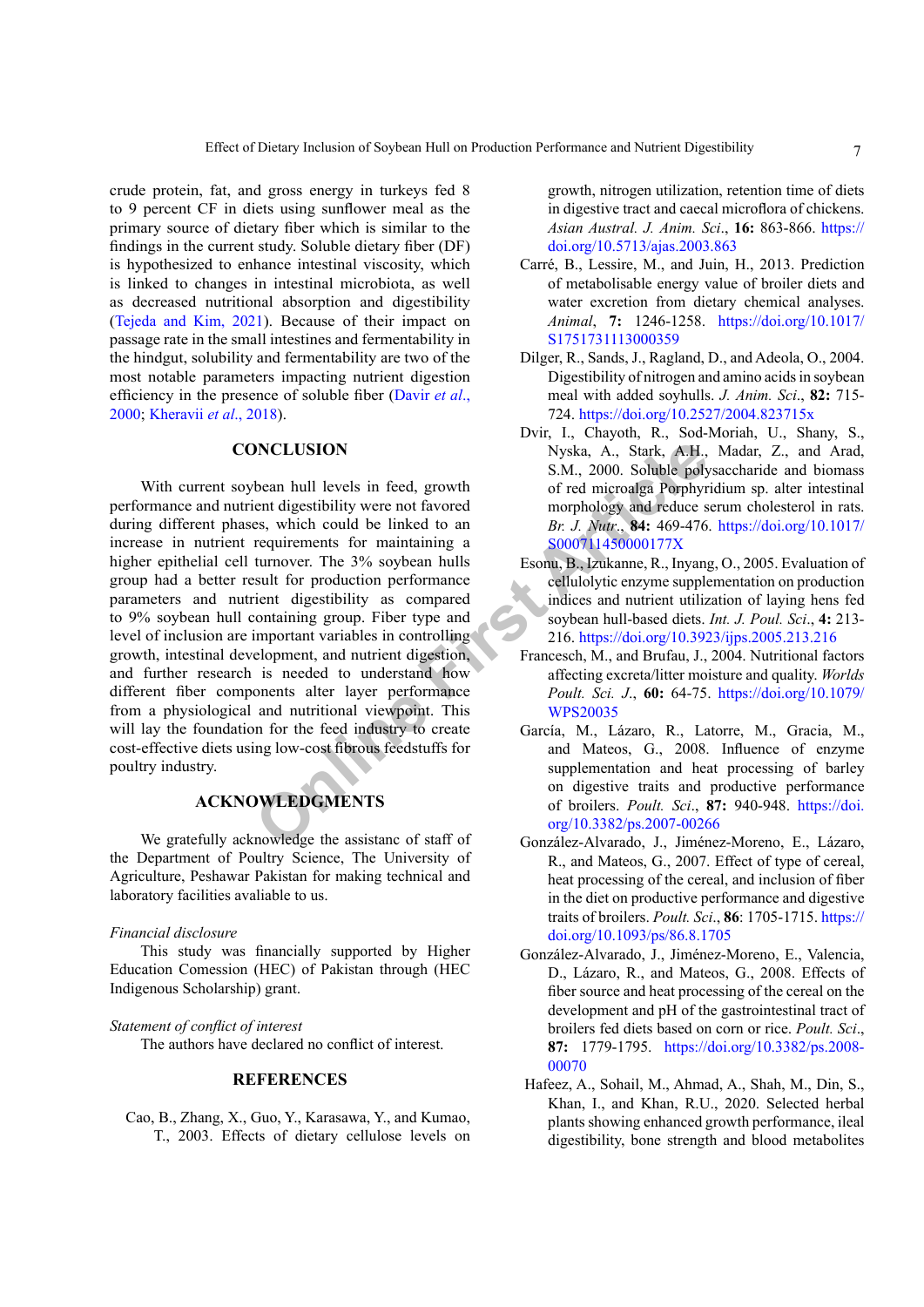#### M. Shuaib *et al.*

in broilers. *J. appl. Anim. Res*., **48**: 448-453. [https://](https://doi.org/10.1080/09712119.2020.1818569) [doi.org/10.1080/09712119.2020.1818569](https://doi.org/10.1080/09712119.2020.1818569)

- <span id="page-7-10"></span>Hetland, H., Choct, M., and Svihus, B., 2004. Role of insoluble non-starch polysaccharides in poultry nutrition. *Worlds Poult. Sci. J*., **60:** 415-422. [https://](https://doi.org/10.1079/WPS200325) [doi.org/10.1079/WPS200325](https://doi.org/10.1079/WPS200325)
- Högberg, A., and Lindberg, J.E., 2004. Influence of cereal non-starch polysaccharides on digestion site and gut environment in growing pigs. *Live Prod. Sci*., **87:** 121-130. [https://doi.org/10.1016/j.](https://doi.org/10.1016/j.livprodsci.2003.10.002) [livprodsci.2003.10.002](https://doi.org/10.1016/j.livprodsci.2003.10.002)
- eristics, apparent ileal digestibility<br>
micronised wheat fiber, *l*<br>
microival count in the ceca in 36 and 429. https://doi.org/10.10<br>
Science Association (16/07/2011 Roberts, S.A., Xin, H., Kerr,<br>
St. Louis, EEUU. https:/ Jiménez, M.E., Romero, C., Berrocoso, J., Frikha, M., and Gonzalez M.G., 2011. Effects of the inclusion of oat hulls or sugar beet pulp in the diet on gizzard characteristics, apparent ileal digestibility of nutrients, and microbial count in the ceca in 36 day old broilers reared on floor. In: 100 th Annual Meeting Poultry Science Association (16/07/2011 - 19/07/2011) St. Louis, EEUU. https://oa.upm. [es/12589/](https://oa.upm.es/12589/)
- Jiménez-Moreno, E., de Coca-Sinova, A., González-Alvarado, J., and Mateos, G., 2016. Inclusion of insoluble fiber sources in mash or pellet diets for young broilers. 1. Effects on growth performance and water intake. *Poult. Sci*., **95:** 41-52. https://doi. [org/10.3382/ps/pev309](https://doi.org/10.3382/ps/pev309)
- <span id="page-7-16"></span>Kheravii, S., Morgan, N., Swick, R.A., Choct, M., and Wu, S.-B., 2018. Roles of dietary fiber and ingredient particle size in broiler nutrition. *Worlds Poult. Sci. J*., **74:** 301-316. https://doi.org/10.1017/ [S0043933918000259](https://doi.org/10.1017/S0043933918000259)
- <span id="page-7-1"></span>Khurshid, H.D., Baig, S., Ahmad, J., Muhammad, A., and Khan, M.A., 2017. Miracle crop: The present and future of soybean production in Pakistan. *MOJ Biol. Med*., **2:** 189-191. https://doi.org/10.15406/ [mojbm.2017.02.00042](https://doi.org/10.15406/mojbm.2017.02.00042)
- <span id="page-7-7"></span>Lumpkins, B., Batal, A., and Dale, N., 2005. Use of distillers dried grains plus solubles in laying hen diets. *J. appl. Poult. Res*., **14:** 25-31. [https://doi.](https://doi.org/10.1093/japr/14.1.25) [org/10.1093/japr/14.1.25](https://doi.org/10.1093/japr/14.1.25)
- <span id="page-7-3"></span>Mielenz, J.R., Bardsley, J.S., and Wyman, C.E., 2009. Fermentation of soybean hulls to ethanol while preserving protein value. *Bioresour. Technol*., **100:** 3532-3539. [https://doi.org/10.1016/j.](https://doi.org/10.1016/j.biortech.2009.02.044) [biortech.2009.02.044](https://doi.org/10.1016/j.biortech.2009.02.044)
- <span id="page-7-4"></span>Newkirk, R., 2010. *Soybean: Feed industry guide*. 1st edition, Canadian International Grains Institute. ([http://www.cigi.ca/pdfs/2010%20Soybean%20](http://www.cigi.ca/pdfs/2010%20Soybean%20Feed%20Industry%20Guide.pdf) [Feed%20Industry%20Guide.pdf](http://www.cigi.ca/pdfs/2010%20Soybean%20Feed%20Industry%20Guide.pdf)).
- <span id="page-7-9"></span>NRC (National Research Council), 1994. *Nutrient requirements of poultry*: Ninth edition. Washington, DC: The National Academies Press. [https://doi.](https://doi.org/10.17226/2114)

#### <span id="page-7-12"></span>[org/10.17226/2114](https://doi.org/10.17226/2114)

- Nyachoti, C.M., de Lange, C.F., McBride, B.W., Leeson, S., and Gabert, V.M., 2000. Endogenous gut nitrogen losses in growing pigs are not caused by increased protein synthesis rates in the small intestine. *J. Nutr*., **130:** 566-572. [https://doi.](https://doi.org/10.1093/jn/130.3.566) [org/10.1093/jn/130.3.566](https://doi.org/10.1093/jn/130.3.566)
- <span id="page-7-2"></span>Ravindran, V., 2013. *Main ingredients used in poultry feed formulations*. Poultry development review (ed.) FAO, 67-69. [https://scholar.cu.edu.eg/](https://scholar.cu.edu.eg/wafaaabdelghany/files/book_41.pdf#page=66) [wafaaabdelghany/files/book\\_41.pdf#page=66](https://scholar.cu.edu.eg/wafaaabdelghany/files/book_41.pdf#page=66)
- <span id="page-7-11"></span>Rezaei, M., Karimi Torshizi, M., Wall, H., and Ivarsson, E., 2018. Body growth, intestinal morphology and microflora of quail on diets supplemented with micronised wheat fiber. *Br. Poult. Sci*., **59:** 422- 429. [https://doi.org/10.1080/00071668.2018.1460](https://doi.org/10.1080/00071668.2018.1460461) 461
- <span id="page-7-6"></span>Roberts, S.A., Xin, H., Kerr, B.J., Russell, J.R., and Bregendahl, K., 2007. Effects of dietary fiber and reduced crude protein on nitrogen balance and egg production in laying hens. *Poult. Sci*., **86:** 1716- 1725.<https://doi.org/10.1093/ps/86.8.1716>
- <span id="page-7-0"></span>Rojas, M.J., Siqueira, P.F., Miranda, L.C., Tardioli, P.W. and Giordano, R.L., 2014. Sequential proteolysis and cellulolytic hydrolysis of soybean hulls for oligopeptides and ethanol production. *Ind. Crops Prod.,* **61**: 202-210. [https://doi.org/10.1016/j.](https://doi.org/10.1016/j.indcrop.2014.07.002) indcrop.2014.07.002
- <span id="page-7-5"></span>Saraee, M.H.A., Seidavi, A., Dadashbeiki, M., Laudadio, V., and Tufarelli, V., 2014. Effect of dietary supplementation with different levels of green tea powder and fish oil or their combination on carcass characteristics in broiler chickens. *Pakistan J. Zool.*, **46**: 1767-1773. [http://www.zsp.com.pk/](http://www.zsp.com.pk/pdf46/1767-1773) pdf46/1767-1773.
- <span id="page-7-8"></span>Schoorlemmer, G.H., and Evered, M.D., 2002. Reduced feeding during water deprivation depends on hydration of the gut. *Am. J. Physiol. Regulat. Integ. Comp. Phys*., **283:** R1061-R1069. [https://doi.](https://doi.org/10.1152/ajpregu.00236.2002) [org/10.1152/ajpregu.00236.2002](https://doi.org/10.1152/ajpregu.00236.2002)
- <span id="page-7-14"></span>Shakouri, M., Iji, P., Mikkelsen, L.L., and Cowieson, A., 2009. Intestinal function and gut microflora of broiler chickens as influenced by cereal grains and microbial enzyme supplementation. *J. Anim. Physiol. Anim. Nutr*., **93:** 647-658. [https://doi.](https://doi.org/10.1111/j.1439-0396.2008.00852.x) [org/10.1111/j.1439-0396.2008.00852.x](https://doi.org/10.1111/j.1439-0396.2008.00852.x)
- <span id="page-7-13"></span>Silva, V.K., Morita, V.D.S., and Boleli, I.C., 2013. Effect of pectin extracted from citrus pulp on digesta characteristics and nutrient digestibility in broilers chickens. *Rev. Brasil. Zoot*., **42**: 575-583. [https://](https://doi.org/10.1590/S1516-35982013000800007) [doi.org/10.1590/S1516-35982013000800007](https://doi.org/10.1590/S1516-35982013000800007)
- <span id="page-7-15"></span>Sklan, D., Smirnov, A., and Plavnik, I., 2003. The effect